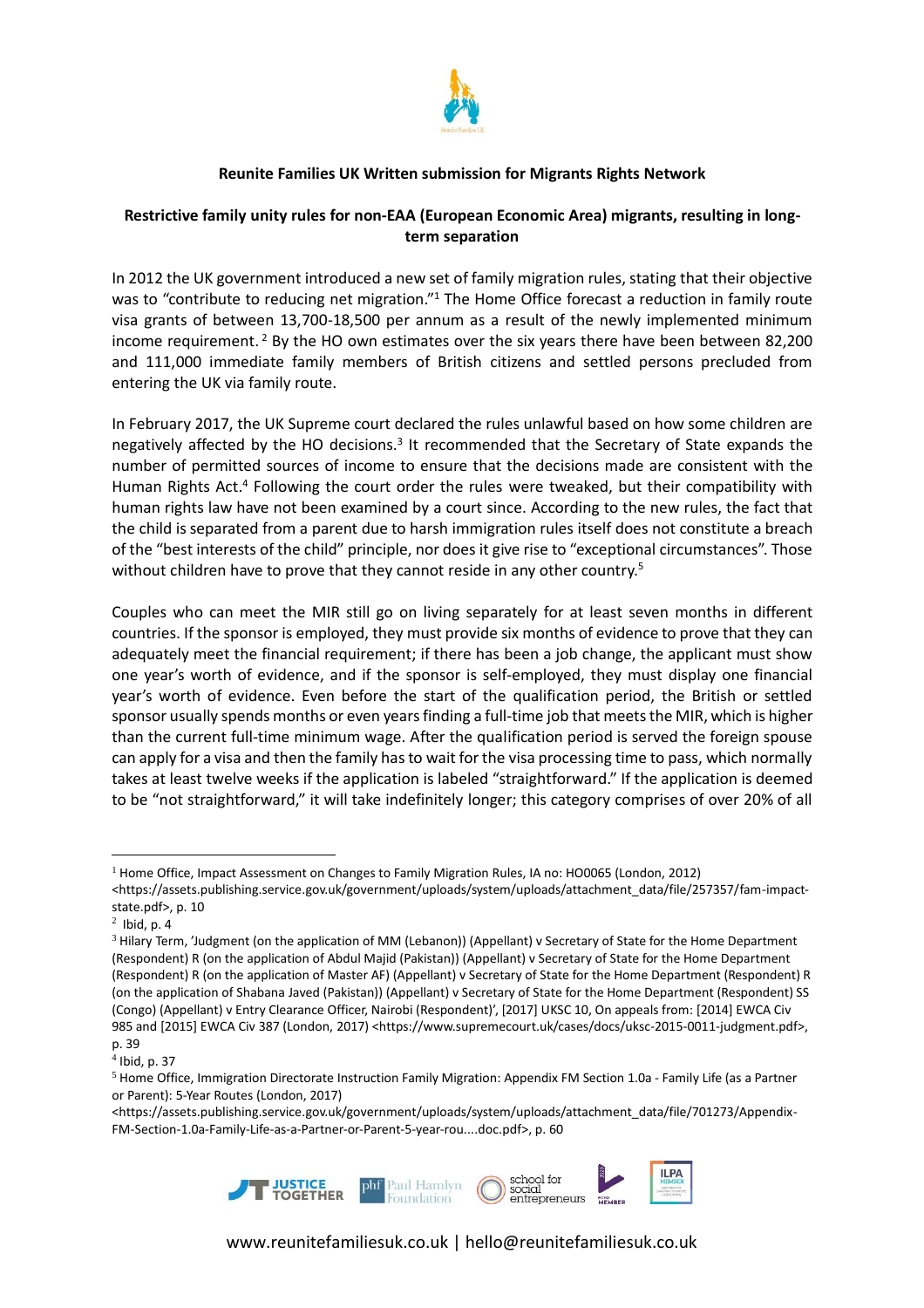

settlement visa applications in the first quarter of 2018.<sup>6</sup> An appeal against refusal can easily take a further six months to a year. If an appeal is successful, decision-makers can take anywhere between several weeks to several months to issue a visa.<sup>7</sup> When the financial requirement is not met, it is common practice for the HO to refuse even visit visas to the applicants.<sup>8</sup>

The Children's Commissioner for England Report estimated that in 2015 there were 15,000 children separated from a parent as a result of the inability of their British or settled parent to meet the minimum income requirement.<sup>9</sup> The real number at the current time is unknown. Since the implementation of the MIR, the UK has been described as having the least family friendly immigration policy in the developed world.<sup>10</sup> Tens of thousands of families have been forced to maintain a family life over Skype, a phenomenon which has become unfavorably known as "Skype families."

The nationally representative ICM research conducted by British Future and Hope Not Hate found that just 12% of respondents disagreed with the statement 'UK citizens should be allowed to bring in immediate family (eg. spouse/partner, children under 18) irrespective of their income, as long as they can support themselves and provide housing.'<sup>11</sup> This demonstrates that British public does notsupport these harsh rules. Reunite Families UK campaign group is calling to abolish the minimum income requirement and to stop targeting foreign spouses of British citizens to reduce net migration.

- content/uploads/2017/06/CCO-Family-Friendly-Report-090915.pdf>, p. 86
- <sup>8</sup> Children's commissioner, p. 86

<sup>(</sup>London, 2018) [<http://www.britishfuture.org/wp-content/uploads/2018/09/Final-report.National-](http://www.britishfuture.org/wp-content/uploads/2018/09/Final-report.National-Conversation.17.9.18.pdf)[Conversation.17.9.18.pdf>](http://www.britishfuture.org/wp-content/uploads/2018/09/Final-report.National-Conversation.17.9.18.pdf), p. 63



<sup>6</sup> Home Office, International operations transparency data: May 2018, (London, 2018)

<sup>&</sup>lt;https://www.gov.uk/government/uploads/system/uploads/attachment\_data/file/708851/UKVI\_Int\_Ops\_Q1\_2018\_Publis hed.ods>, table "Visa\_01"

 $7$  Children's Commissioner for England, Family Friendly? The impact on children of the Family Migration Rules: A review of the financial requirements (London, 2015) <https://www.childrenscommissioner.gov.uk/wp-

 $^9$  Ibid, p. 114

 $^{10}$  Migrant Integration Policy Index, Family Reunion, 2015 <http://www.mipex.eu/united-kingdom>

<sup>&</sup>lt;sup>11</sup> Rutter, Jill and Carter, Rosie, National Conversation on Immigration – Final Report, British Future and Hope not Hate.